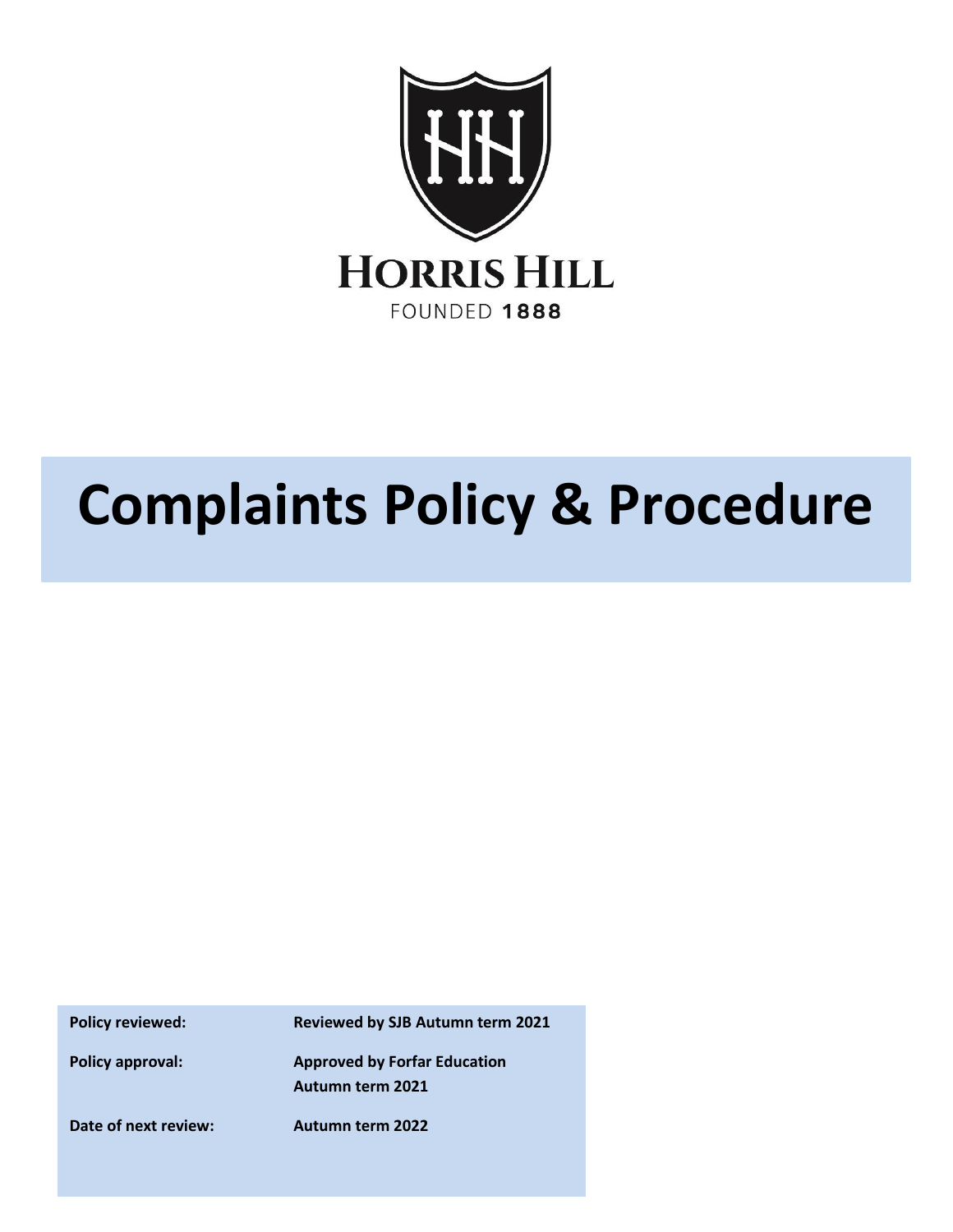At Horris Hill, we care about the welfare, happiness and education of each child in our care. We aim to work together with parents and other carers to ensure that Horris Hill provides the best possible education. Occasionally, things might not be up to these high expectations and complainants have the right to complain. This document is intended to make the process easy to understand and implement. The School does not distinguish between 'concerns' and 'complaints'. Any matter about which a parent of a pupil is unhappy and seeks action by the school is relevant to this Policy.

## **A complaint will be treated as an expression of genuine dissatisfaction which needs a response.**

We wish to ensure that:

- Any complainant wishing to make a complaint knows how to do so.
- This policy is available on the school website.
- We respond to complaints within a reasonable time and in a courteous and efficient manner.
- All complainants realise that we listen and take complaints seriously.
- We take action where appropriate.

Exclusions are not covered by this Complaints Policy and Procedure. Please refer to the school's Good Behaviour and Sanctions Policy.

This policy is available for parents of pupils and prospective pupils but only applies to current pupils unless the complaint was raised when they were pupils at the school.

## **Stage 1 – Informal Resolution**

The first thing to do is to express your concern directly with the appropriate person. It may well be that the Tutor is able to deal with most matters; anything to do with music, Director of Music; anything to do with sport, Director of Sport; matters academic, either with the subject teacher concerned, or with Deputy Head (Academic); pastoral or boarding matters either with Housemaster concerned or Head of Boarding; disciplinary matters with Deputy Headmaster. The important thing is that they will listen and take appropriate action. Complaints are very rare and almost every concern is resolved at this stage. Should the matter not be resolved within **10 standard working days,** then complainants will be entitled to proceed with their complaint in accordance with Stage 2 of this procedure.

If the complaint is against the Headmaster, parents should make their complaint directly to the Proprietor identifying that they are seeking an informal resolution. Contact details for the Proprietor are available from the School on request and on the School website.

In the case that a complainant wishes to raise a complaint outside of normal school hours there is an emergency out of hours number listed on the school termly calendar. The school calendar is available on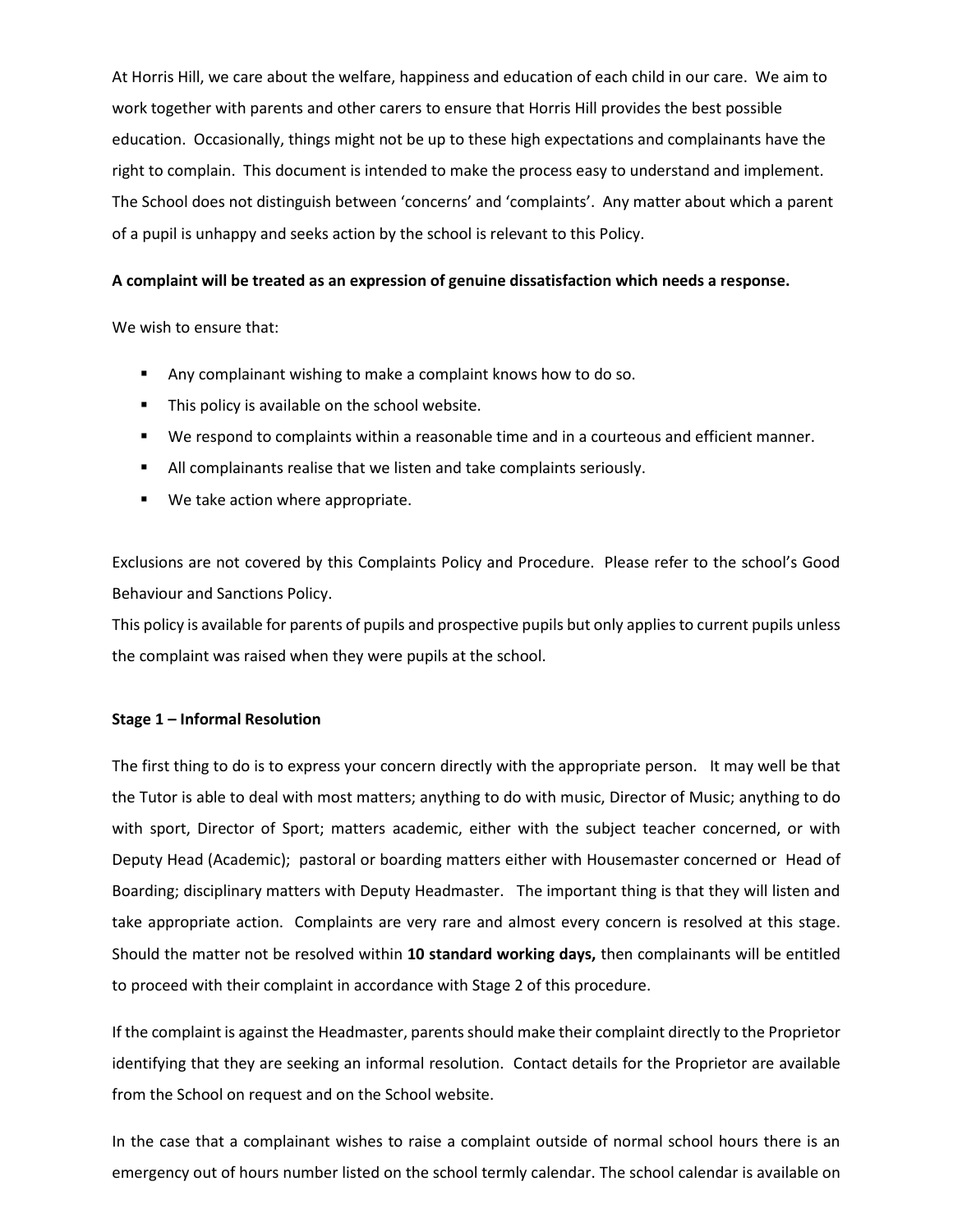the school website. If a complaint is received in the school holidays we will attempt to meet the same time frames as for in school hours.

#### **Stage 2 - Formal Resolution**

If the complaint cannot be resolved on an informal basis, then the complainants should **put their complaint in writing** to the Headmaster, who will decide the necessary action. This may well involve a meeting with you, normally **within 10 standard working days** of receiving the complaint, to discuss the matter. If possible, a resolution will be reached at this stage. It may be necessary for the Headmaster to carry out further investigations. **Written records of all meetings and interviews, of the action taken by the school as a result of the complaint, whether it was upheld or not,** held in relation to the complaint will be kept by the Headmaster. Once the Headmaster is satisfied that, so far as is practicable, all of the relevant facts have been established, a decision will be made and communicated to you in writing. The Headmaster will also give reasons for his decision.

If the complaint is against the Headmaster, the complaint should be made in writing to the Proprietor stating that a formal resolution is being sought. The Proprietor or their nominee will call for a full report from the Headmaster and for all the relevant documents. The Proprietor or their nominee may also call for a briefing from members of staff, and will in most cases, speak to or meet with the parents to discuss the matter further. Once the Proprietor or their nominee is satisfied that, so far as is practicable, all of the relevant facts have been established, the parents will be informed of the decision in writing. The Proprietor or their nominee will give reasons for his/her decision.

If you are still not satisfied with the decision, complainants should proceed as follows:

#### **Stage 3 – Complaints Panel Hearing**

If complainants seek to proceed with Stage 3 following a failure to reach an earlier resolution they should make a request to the Proprietor in writing to convene a hearing of the Complaints Panel. Any supporting evidence which the parents wish to rely on should also be provided with their grounds of appeal. **The appeal will then be referred to the Complaints Panel for consideration.** The panel will consist of at least three persons not directly involved in the details of the complaint. The Proprietor will appoint the Panel members, one of whom will be independent of the management and running of the school. The Chairman, on behalf of the school, will then acknowledge the complaint (normally within 5 standard working days) and schedule a hearing to take place as soon as is practicable for the Panel to be convened. Normally, this will be **within 21 standard working days.**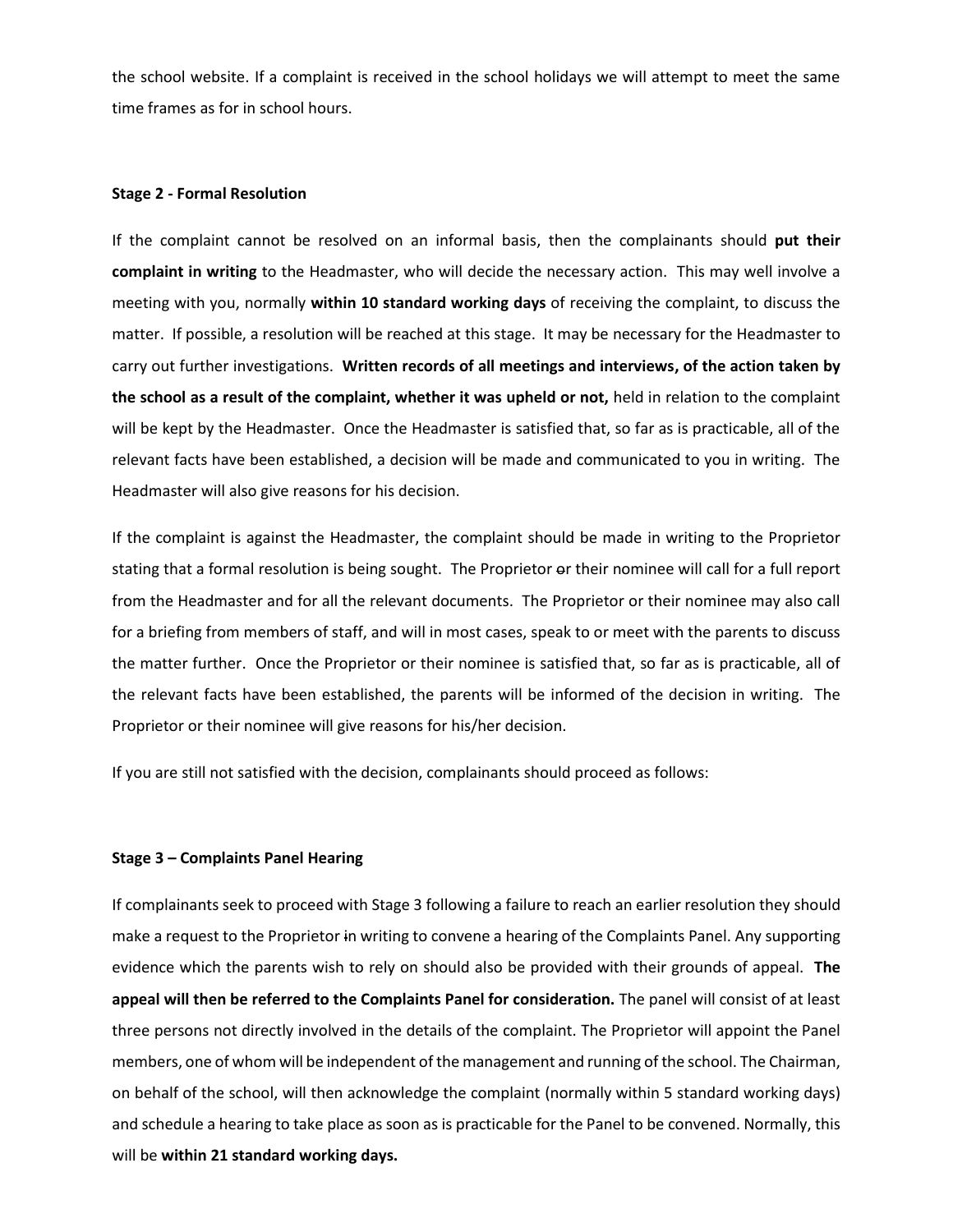If the Panel deems it necessary, it may require that further particulars of the complaint or any related matter be supplied in advance of the hearing or further investigation be carried out. Copies of such material will be supplied to all parties **not later than 5 standard working days** prior to the hearing. **Complainants may be accompanied to the hearing by one other person.** The Headmaster shall also be entitled to be accompanied to the hearing by one other person if they wish. Legal representation is not normally necessary. The Panel will decide whether it would be helpful for witnesses to attend. If a complainant does not exercise the right to attend a panel hearing, this does not remove the school's obligation to hold the hearing in conformity with its complaints policy. The school's arrangements for the panel hearing should be reasonable in order to facilitate the complainants exercising the right of attendance.

If possible, the Panel will resolve the issue immediately without the need for further investigation. Where further investigation is required, the Panel will decide how it should be carried out. After due consideration of all relevant facts the Panel will make findings as to whether or not the Stage 2 decision was a reasonable one and accordingly decide whether to: dismiss the complaint(s) in whole or in part; Uphold the complaint(s) in whole or in part; and may make recommendations. A Stage three panel hearing will be a full-merits hearing of the complaint, not merely a check that process was followed.

The Panel will write to the complainant(s) informing them of its decision and the reasons for it **within 21 standard working days** of the hearing (although additional time may be required if it is necessary to carry out further investigations following the hearing). The decision of the Panel will be final. A copy of the panel's findings with regard to the complaint and, if any, recommendations, will be sent in writing to the complainant(s), Headmaster, Proprietor and where relevant, the person of whom the complaint was initially raised.

The copies of the findings and recommendations should be available for inspection on the school premises by the Proprietor and Headmaster.

## **Timeframe for Dealing with Complaints**

All complaints will be handled seriously, sensitively and within clear and reasonable timescales. It is in everyone's interest to resolve a complaint as speedily as possible. Please note that, for the purposes of this procedure, working days refers to weekdays (Monday to Friday) during term time, excluding bank holidays. This means that during School holidays it may take longer to resolve a complaint although the School will do what is reasonably practicable to avoid undue delay. It may also take longer to resolve a complaint during periods of significant disruption to School life or as a consequence of unavoidable staff absence, however deviation from the normal timescale for resolving a complaint during term time will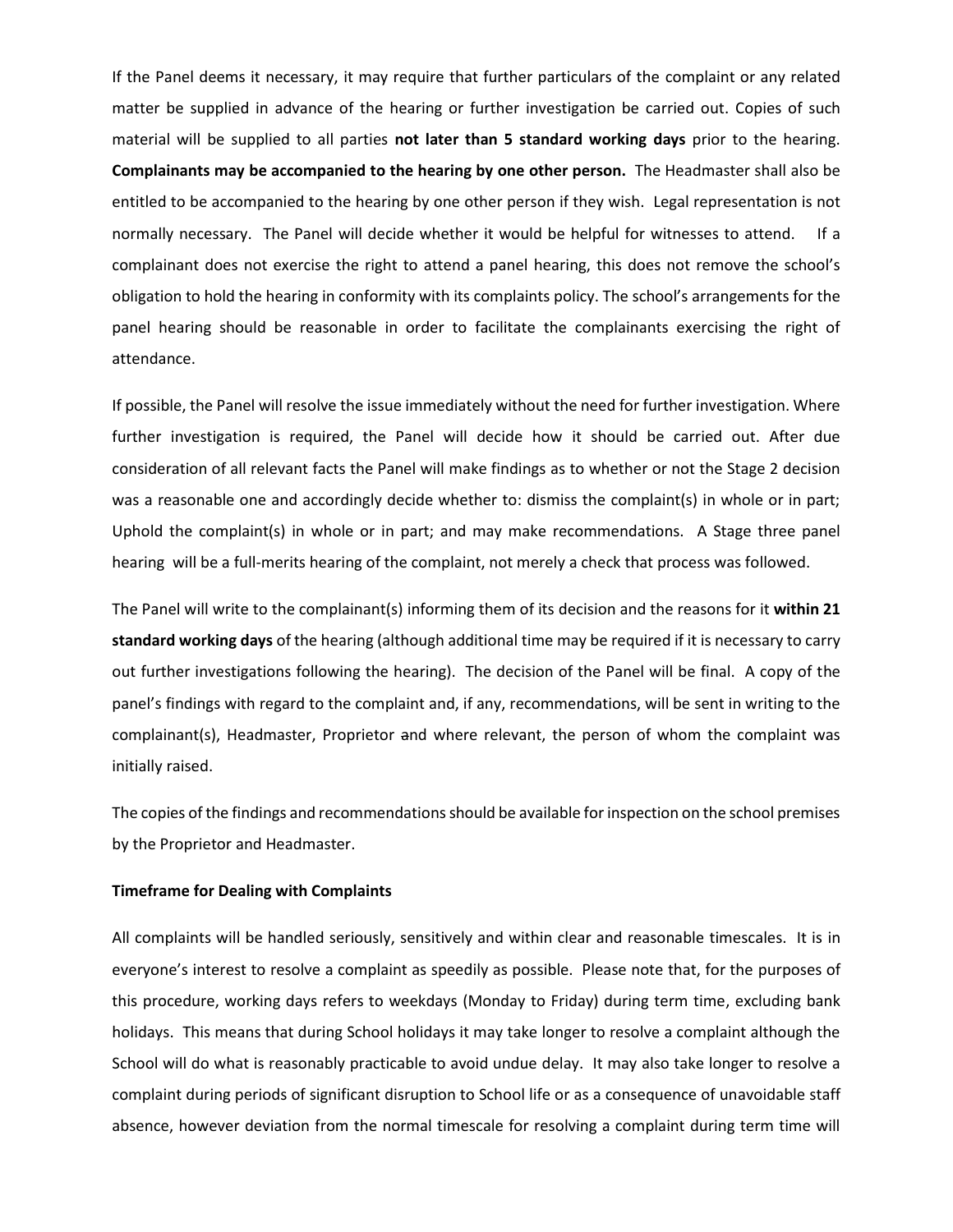only be permitted on an exceptional basis, and the School will take all reasonable steps to limit any such delay.

### **Persistent correspondence**

Where repeated attempts are made by a parent to raise the same complaint after it has been considered at all three stages, this may be regarded by the School as vexatious and outside the scope of this procedure.

## **Recording complaints and use of personal data**

A written record will be kept of all complaints that are made, and a) whether they are resolved following a formal procedure or have proceeded to a panel hearing; b) of the action taken by the school as a result of these complaints, regardless of whether they are upheld.

The School processes data in accordance with its Privacy Notice. When dealing with complaints the School (including any Panel member appointed under the Stage 3 process) may process a range of information, which is likely to include the following: Date when the issue was raised; name of parent and pupil; description of the issue; records of all the investigations (if appropriate); witness statements (if appropriate); name and contact details of member(s) of staff handling the issue at each stage; copies of all correspondence on the issue (including emails and records of phone conversations); notes/ minutes of the hearing; and the Panel's written decision.

This may include 'special category personal data' (as further detailed in the School's Privacy Notice but potentially including, for information relating to physical and mental health) where this is necessary owing to the nature of the complaint. This data will be processed in accordance with the School's Privacy Notice and Data Protection Policy. The School will keep records of formal complaints and Complaints Panel hearings, as required by regulation. It will do so in accordance with its Privacy notice, Data Protection and Record of Retention Policies. From September 2020, the DfE as regulator has advised that complaints which do not have safeguarding implications should be retained for a minimum of 7 years (a period determined by the 6-year inspection cycle with allowance for unforeseen circumstances). Where there is a safeguarding angle, 'Records concerning allegations of abuse must be preserved for the term of the Independent inquiry into Child Sexual Abuse and at least until the accused has reached normal pension age or for 10 years from the date of the allegation if it is longer.

Correspondence, statements and records relating to individual complaints will be kept confidential except where the Secretary of State or a body conducting an inspection under section 108 or 109 of the 2008 Act requests access to them.